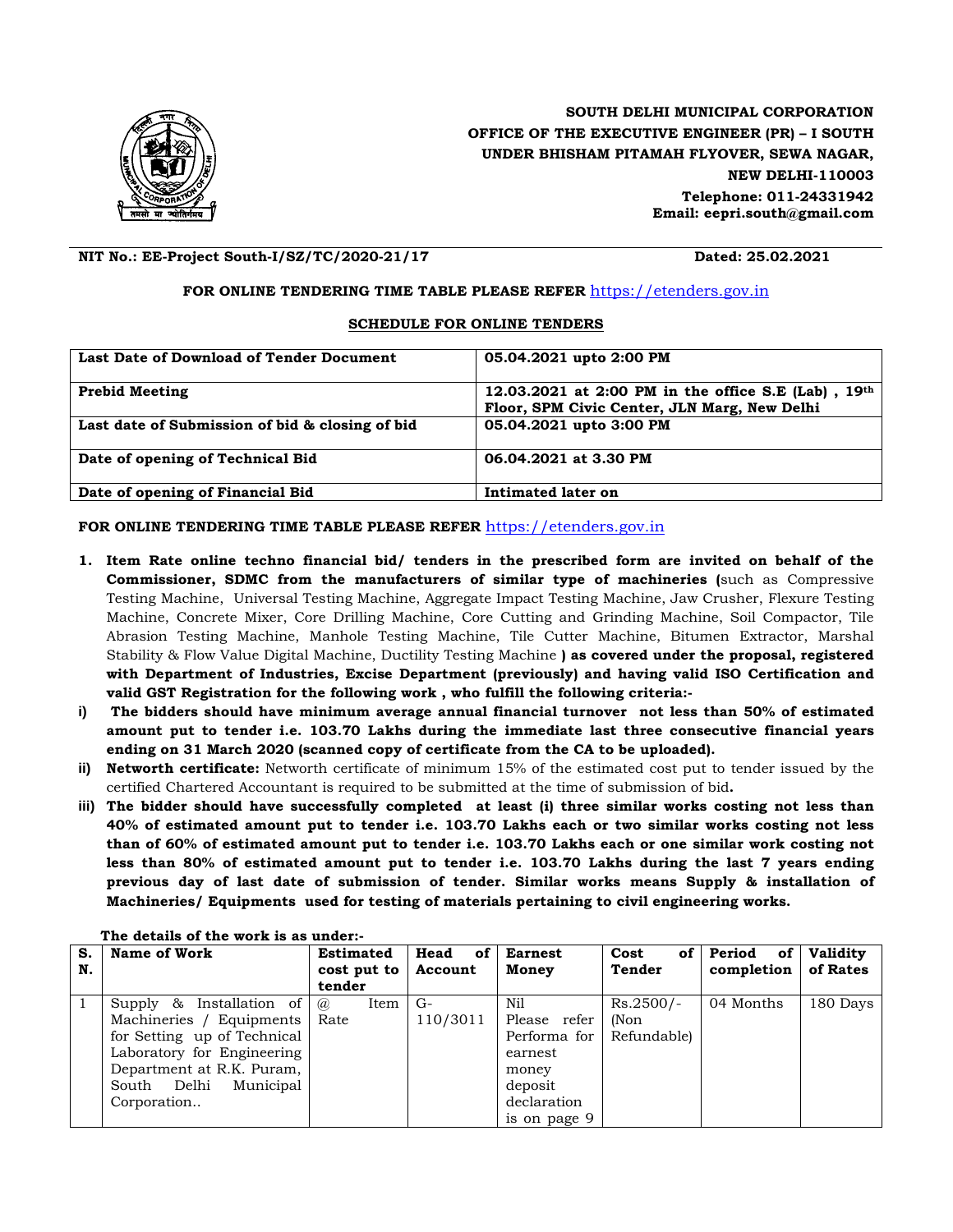|  |  |  |  | - -<br>$\sim$<br>.<br><br>and the state of the state of the |  |  |  |
|--|--|--|--|-------------------------------------------------------------|--|--|--|
|--|--|--|--|-------------------------------------------------------------|--|--|--|

1. The bidders may get themselves registered for tendering/bidding in SDMC portal of e-tendering with IT Department situated at 24th floor, Civic Center, New Delhi-110002. The bidding documents can be downloaded from the website- [https://etenders.gov.in](https://etenders.gov.in/eprocure) (tender portal) or visit SDMC website: https://mcdonline.nic.in/ South Delhi Municipal Corporation / Tenders / e-tendering. The tender cost shall be deposited in the divisional office at Sewa Nagar well before the bid submission date/time in the prescribed form i.e. Banker Cheque, Pay Order or Demand Draft in favour of Commissioner South Delhi Municipal Corporation

1.1.2 Key details:-

| Name of Work   |                                                      | Supply & Installation of Machineries / Equipments<br>up of Technical Laboratory for<br>Setting<br>for<br>Engineering Department at R.K. Puram, South Delhi<br><b>Municipal Corporation (Phase-I).</b> |  |  |  |
|----------------|------------------------------------------------------|-------------------------------------------------------------------------------------------------------------------------------------------------------------------------------------------------------|--|--|--|
| $\mathbf{1}$   | Estimated amount                                     | Rs. 103.70 Lac.                                                                                                                                                                                       |  |  |  |
| 2              | <b>Earnest Money</b>                                 | Nil<br>Please refer Performa for earnest money deposit<br>declaration is on page 9 (Chapter-II)                                                                                                       |  |  |  |
| 3              | Cost of Tender Document                              | Rs.2,500/- (Non-refundable)                                                                                                                                                                           |  |  |  |
| 4              | Time of completion of Project                        | 04 months                                                                                                                                                                                             |  |  |  |
| 5              | Defect Liability Period<br>(DLP)/Warranty Period     | 2 years                                                                                                                                                                                               |  |  |  |
| 6              | Validity of Rates                                    | 180 Days                                                                                                                                                                                              |  |  |  |
| $\overline{7}$ | Head of Account                                      | $G-110/3011$                                                                                                                                                                                          |  |  |  |
| 9              | Bid Documents can be had<br>from                     | Can be downloaded from SDMC website<br>https://mcdonline.nic.in<br>https://etenders.gov.in                                                                                                            |  |  |  |
| 10             | Bid Submission for Work<br>(Technical and Financial) | Online tendering on<br>https://etenders.gov.in                                                                                                                                                        |  |  |  |
| 11             | Pre-bid Meeting                                      | Office of Superintending Engineer (Lab), 19th Floor,<br>SPM Civic Center, JLN Marg, New Delhi                                                                                                         |  |  |  |

- 2. The desirous contractors/bidders shall have to pay tender cost and earnest money mentioned against the work as per condition of tender. The date and time of different activities of tendering process may be checked on SDMC website: [https://etenders.gov.in](https://etenders.gov.in/eprocure) from time to time.
- 3. Technical as well as financial bids shall be submitted online on e-tender portal only [https://etenders.gov.in.](https://etenders.gov.in/eprocure) Manual submission of bids render the rejection of the bid without assigning any reasons.
- 4. The financial bid of only technically qualifying firms shall be opened thereof.
- 5. Based on the technical compliance of the proposal submitted by the applicant, financial bids of only eligible bidder shall be considered for opening. The financial bids of qualified bidders will be opened by SDMC online at e-portal of tenders.
- 6. SDMC may disqualify any Applicant/ Bidder without notice who submits an incomplete / non-eligible bid. SDMC reserves the right, without any obligation or liability, the accept or reject any or all the proposals at any stage of process, to cancel for modify the process for any part thereof or to vary any of the terms and condition at any time, without assigning any reasons what so ever.
- 7. All the desired documents of technical bids must be uploaded while filling the tender online on SDMC website[https://etenders.gov.in.](https://etenders.gov.in/eprocure) No late bid shall be entertain and no claim regarding considering the late submission of bids shall be entertain.